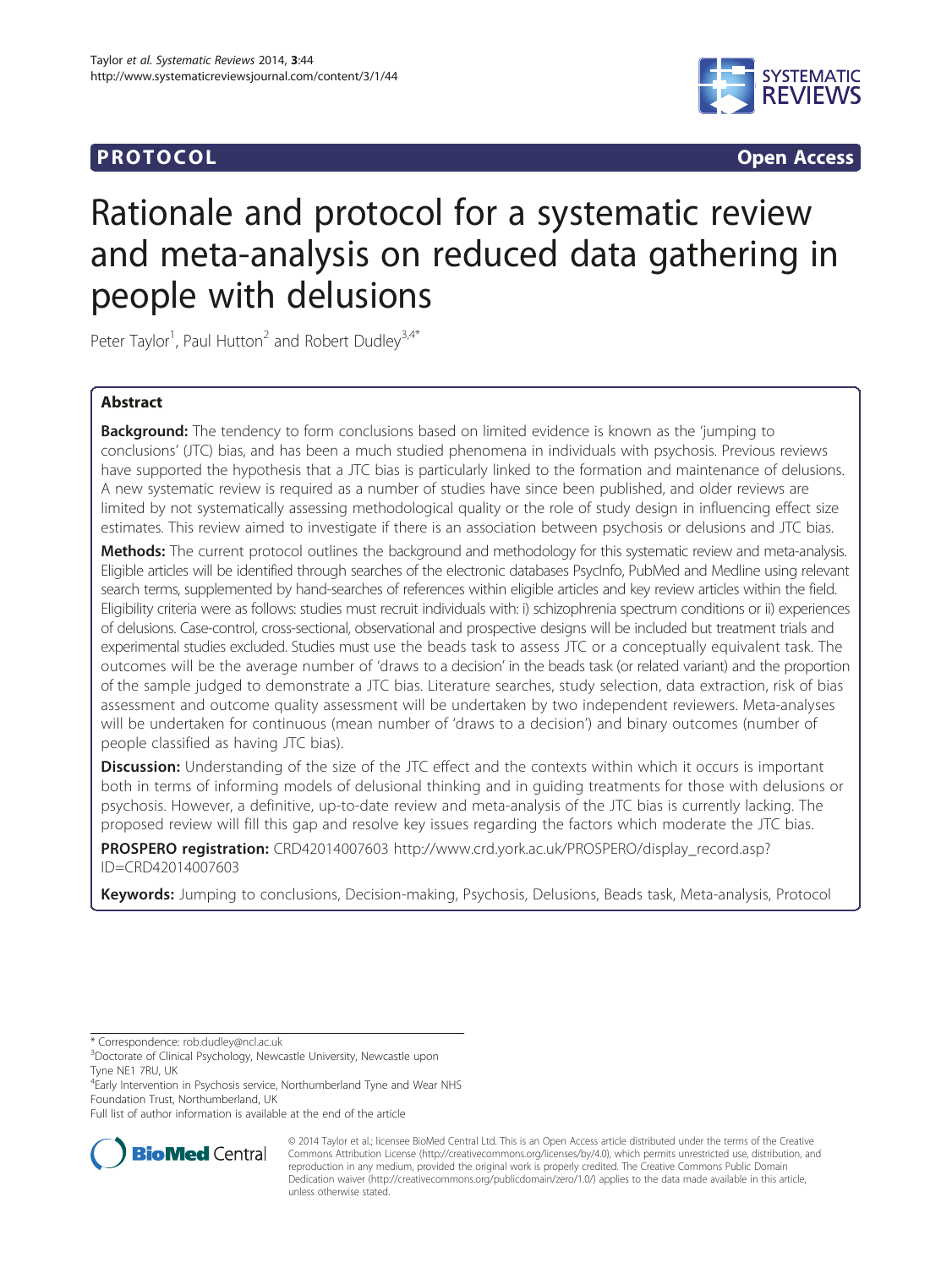## Background

There is evidence that people with delusional beliefs, usually in the context of a psychotic illness, make decisions on the basis of less evidence than people without such beliefs [[1\]](#page-6-0). Consequently, people with delusions have been described as having a 'jumping to conclusions' (JTC) bias [[2\]](#page-6-0). Such reasoning biases may contribute to the formation of a delusional belief in so far as the belief is formed on the basis of little evidence, without considering alternatives, or looking for further information [\[3\]](#page-6-0).

This JTC finding has been demonstrated repeatedly, usually on a measure of probabilistic reasoning called the beads task. In this task, participants are presented with two jars containing coloured beads in equal but opposite ratios. For example, the jars may contain 85 black beads and 15 red and vice versa. Participants are told that one of the jars has been chosen and beads from the jar will be presented one at a time, and that their task is to decide when they know with certainty whether it is the mainly black bead jar or the mainly red bead jar that has been selected.

A number of studies have suggested that, as a group, people with delusions require fewer beads before making a decision, or fewer 'draws to a decision' (DTD), than clinical and non-clinical controls [[2,4\]](#page-6-0). A second outcome arising from the beads task is extreme responding (or JTC), which has been defined as deciding on the basis of two or fewer beads [\[5](#page-6-0)]. According to this criterion, around 40 to 70% of people with delusions seem to demonstrate JTC, compared to around 10 to 20% of clinical and non-clinical participants [\[6](#page-6-0)]. Similar biases have been shown on other tasks that also involve the gathering of information required for a decision [\[7,8](#page-6-0)].

The beads task typically uses material unrelated to the content of the delusional belief. This is valuable as if people were to reason about their delusional beliefs it could lead to tautological explanations. However, clearly delusions tend to have a limited number of themes, and in the case of grandiose and persecutory delusional beliefs which are particularly common, the theme is around whether a person is liked or valued, and is essentially about their worth [[9\]](#page-6-0). Consequently, some researchers have manipulated the content of the beads task to reflect more emotionally salient themes (for example, indicating that the task is to decide if a 'person very much like yourself is liked by other people'). Using such methods there has been some indication that it may increase the data gathering bias and/or lead to more errors in decision- making [\[1](#page-6-0)].

The suggestion that delusions may involve a hasty data gathering style, which precludes consideration of alternative explanations, has been incorporated in a number of multifactorial models of delusion formation and maintenance; for example, see [\[9\]](#page-6-0). Consequently, this data gathering style is specifically targeted in a number of emerging treatment packages in order to help people overcome this style and possibly to improve the efficacy of Cognitive Behavioural Therapy (CBT) for delusional beliefs [\[10\]](#page-6-0).

In the only existing meta-analysis, Fine and colleagues [[4\]](#page-6-0) concluded that the best measure of the data gathering bias is DTD. They also noted that a tendency to gather less evidence in the beads task is reliably associated with the presence of delusional symptomatology, but that emotionally salient content had no discernible effect on data gathering. This was a helpful review but was limited in a number of ways. First, there was a limited literature available at the time. There were 12 clinical studies, and two non-clinical studies (using participants who scored high or low for delusional ideation). Similarly, in relation to the impact of content on decision-making there were only three studies using salient materials. Second, at that time the studies were characterised by small sample sizes and, third, there was no consideration of methodological quality. This is problematic as guidelines for reporting in meta-analyses emphasise the importance of methodological quality assessment [[11](#page-6-0)] as this can have a substantial impact on the interpretation of results and the conclusions drawn. Fourth, the meta-analysis violated the assumptions of statistical independence by combining non-independent effects, which is advised against due to the impact on the standard error of the aggregated effect [[12](#page-6-0)].

Since that review, there has been a proliferation of studies with some 40 or so being reported using clinical samples and some 12 or more using non-clinical participants [\[3](#page-6-0)]. The sample sizes in these studies have increased [\[13\]](#page-6-0). In addition, the range of groups that have been considered has expanded so that studies have been undertaken with people in their first psychotic episode [[14\]](#page-6-0), as well people in more acute, chronic and remitting states [[15,16](#page-6-0)].

A recent review updated the evidence but did not deploy meta-analysis or investigate whether methodological quality moderated the findings [\[3](#page-6-0)]. Hence it would seem timely to revisit the literature. The goal of the proposed review and meta-analysis will be to provide a robust and up-to-date account of the true size of the JTC effect in relation to delusions and psychosis, considering a variety of theoretically informed moderators and providing an assessment of the effect of study quality on overall estimates.

#### Aims and scope of this review

The main aim of this review is to consider the extent to which people with non-affective psychosis, and specifically those with delusions, demonstrate reduced data gathering relative to psychiatric and non-clinical controls. We will investigate (a) whether there are a fewer number of DTD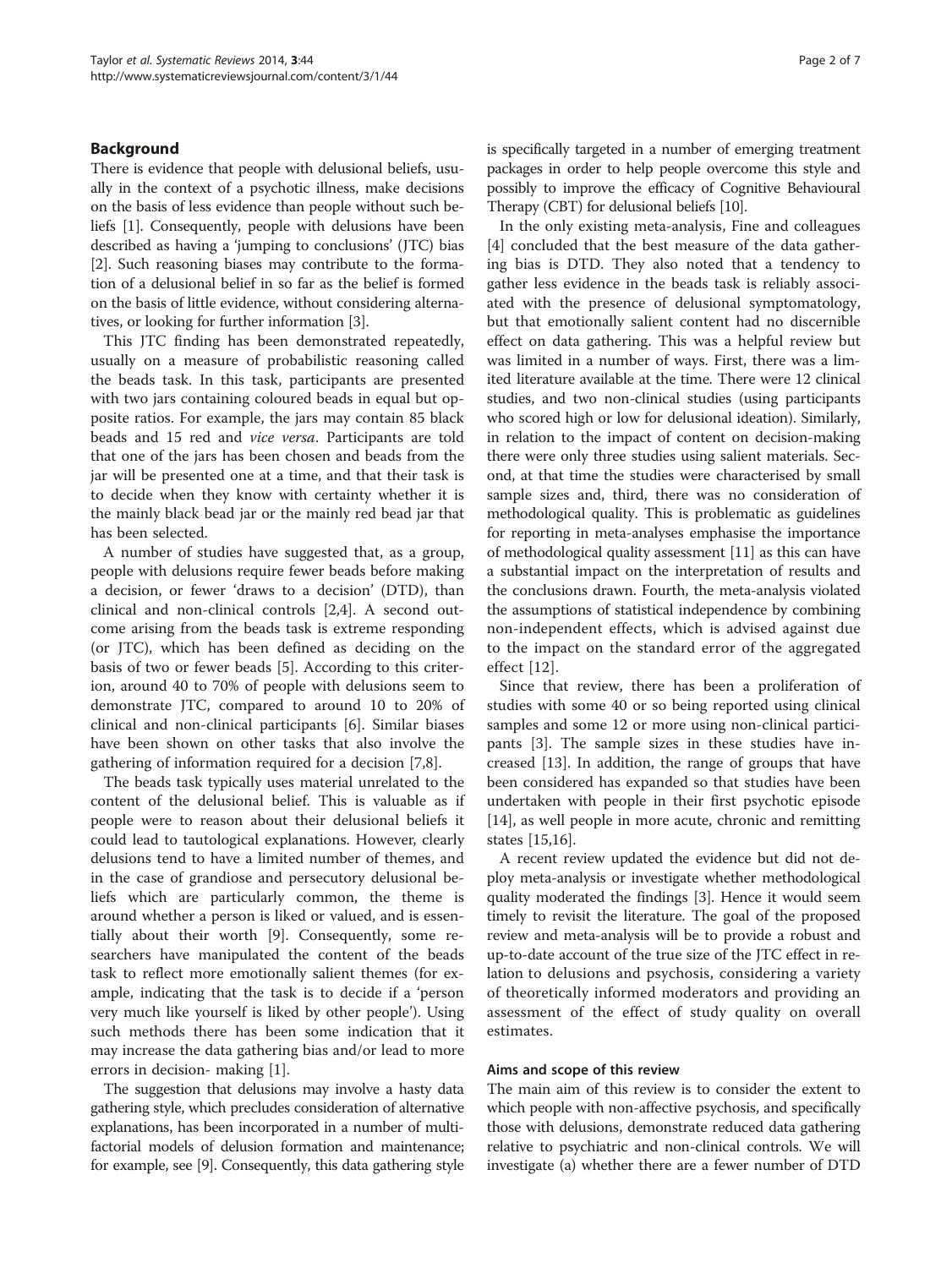for individuals diagnosed with a psychotic disorder versus individuals without these experiences, (b) whether significantly more people with non-affective psychosis demonstrate a JTC style relative to control participants; (c) a key question is whether the bias is specific to delusions, or whether it is more general to psychosis, and we will therefore also test whether DTD and JTC style differ between those experiencing delusions versus people who have psychosis but do not report delusions.

Two broad sets of secondary questions will address a) the impact of illness variables and b) the impact of task variables on data gathering in people with non-affective psychosis. Since the focus of this review is on people with clinical levels of psychosis, we will not examine differences in non-clinical participants who are high and low in delusional ideation (this will be subject to a separate review; Taylor, Hutton and Dudley, in preparation).

With regards the task variables, performance by people with and without non-affective psychosis will be considered on 'easy' versions of the beads task which will be defined as tasks using 85:15 ratio, and in a slightly broader criteria those studies using ratios of 90:10, and 80:20. Conversely, 'hard' versions of the beads tasks are defined as those that use the 60:40 ratio [\[4](#page-6-0)]. Additionally, the effect of salient or emotional variants of the tasks will also be considered [[1](#page-6-0)]. Methodological factors, such as whether there are practice trials or multiple trials, will be addressed. Finally, whether an experimenter is present at the time of testing or whether the task is fully automated will be considered to test the hypothesis that raters might inadvertently cue an early response from people with psychosis, as in the 'Clever Hans' phenomenon; [[17](#page-6-0)]. In summary, the moderators of effect size we intend to test are as follows:

- Whether the participants in the psychosis group also have delusions (delusions present versus absent)
- The stage of the psychosis (early psychosis versus chronic psychosis)
- Whether the participants were reporting current delusions or were remitted
- The difficulty of the JTC task (easy versus difficult task)
- The saliency of the JTC task (emotionally salient versus standard JTC task)
- The blinding of the researcher during JTC task (blind-rater or automated task versus rater aware of participant diagnosis/delusions)
- The matching of participants on demographics
- Whether the JTC task employed practice trials and/ or multiple trials.

## Method

The review will aim to adhere to the Preferred Reporting Items for Systematic Reviews and Meta-Analyses (PRISMA)

guidelines, [[18](#page-6-0)] and the Assessment of Multiple Systematic Reviews (AMSTAR) guidelines [\[11](#page-6-0)] in order to ensure comprehensive and transparent reporting throughout.

## Inclusion and exclusion criteria Population

Studies are required to recruit a sample of individuals either (i) with a diagnosis (International Classification of Diseases, version 10 (ICD-10) or Diagnostic and Statistical Manual of Mental Disorders, version 4 (DSM-IV)) of a schizophrenia spectrum condition (for example, schizophrenia, schizoaffective disorder, schizophreniform disorder, psychosis not otherwise specified (NOS)) or (ii) who experience delusions irrespective of condition (that is, trans-diagnostically). Including both types of sample enables us to explore the JTC bias at the more general level of psychosis versus non-psychosis and at the more specific level of delusions versus no delusions. This is crucial in establishing whether the JTC bias is specific to delusions per se or a correlate of psychotic illness more generally. The presence or absence of delusions may be based upon structured clinical interviews, such as the Positive And Negative Symptom Scale (PANSS); [\[19\]](#page-6-0), or self-report measures, which may be more limited in terms of validity and reliability. The way in which delusions are assessed will be taken into account during the quality assessment (see below).

Studies will be excluded where  $\geq 50\%$  of the sample also have co-morbid diagnoses of bipolar disorder, learning disability, a primary diagnosis of substance-induced psychosis or psychosis secondary to a general medical condition or organic pathology.

For the purposes of the review we define first-episode or early psychosis as a first diagnosis of a schizophreniaspectrum condition occurring within the last two years, following other research in this area [[20\]](#page-6-0).

The control groups may include both healthy controls and individuals with psychiatric conditions other than psychosis. Furthermore, in the cases of analyses comparing individuals with and without experiences of delusions, controls may include individuals diagnosed with psychotic disorders but who have not experienced delusions.

## Design

A range of study designs will be suitable for inclusion. These include case-control studies whereby the cases may be defined either by the presence or absence of psychosis/delusions (where JTC bias would be the outcome), or by the presence or absence of a JTC bias (where psychosis or delusions would be the outcome). Cross-sectional correlational studies, whereby the relationship between JTC bias and continuous dimensions of delusional experience (for example, frequency, severity) is tested will be also be considered. Prospective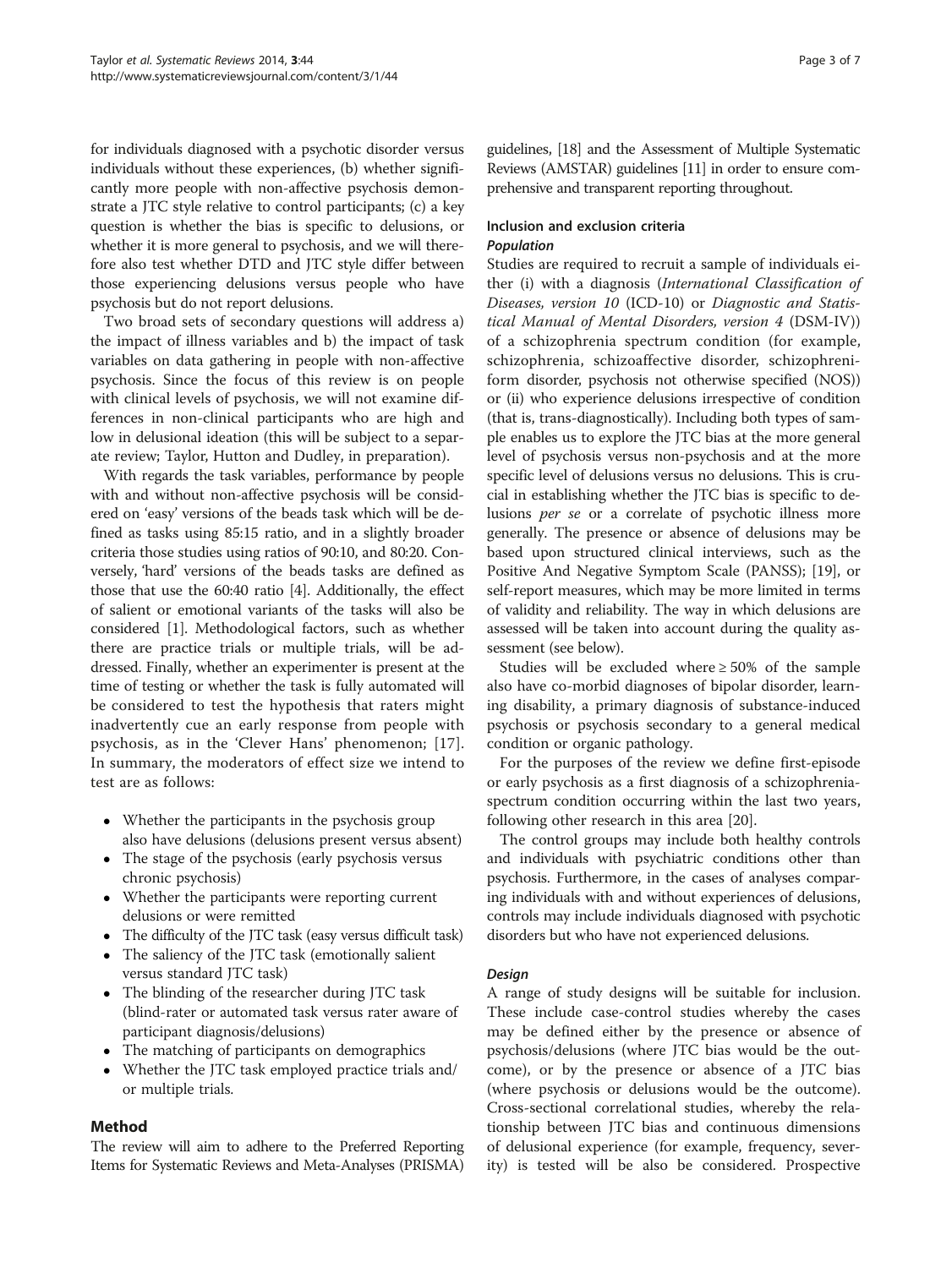designs where the relationship between psychosis or delusions and JTC bias is examined over time would also be eligible. Experimental designs whereby JTC bias is experimentally manipulated or trials of interventions aimed at improving JTC bias will be excluded. We will explore the impact of different study designs through sensitivity analyses.

#### Assessments of JTC bias

Studies employing either the beads task [\[21\]](#page-6-0) or conceptual variants of this approach, for example, [[22](#page-6-0)] will be included. Studies must report a measure of either (i) DTD, or (ii) a categorical index of JTC bias based on Garety and colleagues' definition [[5\]](#page-6-0). Studies that do not measure JTC but instead include a measure of 'jumping to perceptions' [\[7](#page-6-0)] or 'jumping to attributions' [\[8](#page-6-0)] will be excluded, as these tasks are not conceptual equivalents of the beads task.

## Additional criteria

Only English language articles will be included. Unpublished data will also be included where identified.

#### Search strategy

Electronic databases, including PsychInfo, PubMed, Medline and Web of Science, will be searched using the following keywords: (JTC or 'jumping to conclusions' or 'jump to conclusions' or 'data gathering' or beads or 'probab\* reason\*') AND (psycho\* or schiz\* or paranoi\* or delusion\* or persecut\*). Searches will be undertaken using OVID search tools. Searches will go back as far as 1988, as this coincides with the first published study to use the beads task within psychosis (Huq et al. [[21\]](#page-6-0)). The electronic database searches will be undertaken independently by two authors (PJT, PH). Both authors are research psychologists specialising in clinical psychology with past experience of undertaking systematic reviews and meta-analyses.

References will be searched for all papers included in the review in order to identify any further relevant studies. In addition, the reviews of the JTC bias literature by Fine, and colleagues (2007), Dudley and Over [[2\]](#page-6-0), Garety and Freeman [[3,23](#page-6-0)] and Freeman [[9\]](#page-6-0), will be examined to determine if any additional studies are included that were missed by our own literature searches. As a final step, all corresponding authors of included articles will be contacted and asked if they are aware of any further studies potentially meeting our criteria, including both recently published and unpublished studies.

## Study selection

In the initial phase, titles and abstracts will be screened for potentially eligible studies. In the second phase, full texts of the remaining articles will be read to determine if they meet the inclusion and exclusion criteria (all screening by PJT and PH). Where disagreement emerges regarding the eligibility of studies, a third author (RD) will arbitrate. Where conference abstracts that are identified through the search that possibly meet the inclusion criteria, the presenters will be contacted and further details sought regarding the study in order to ascertain the studies eligibility.

#### Data extraction

Data will be independently extracted by two authors (PJT and PH) using a standard data collection form. Results will be compared and consistencies resolved with a third author (RD) acting as an arbitrator. Collected data will include sample characteristics (gender, age, ethnicity, clinical diagnosis, stage of illness, sample source and location), study design, JTC task (including bead ratio, number of trials, researcher blind or not, automated procedure or not), outcome data (for example, means, standard deviations, proportions of participants exhibiting JTC bias, correlations and regression weights where applicable).

#### Methodological quality

We have adapted a tool for assessing the methodological quality of observational studies that has been successfully employed in prior research undertaken by the Agency for Healthcare Research and Quality (AHRQ) [\[24\]](#page-6-0). The main methodological quality criteria were retained but the underlying factors related to each study quality criterion were adapted in some instances for this specific context. Each study is assessed on a number of methodological quality criteria (for example, unbiased selection of groups, sample-size calculations, and so on) that are rated as being met, not met, partially met, or being unclear. A copy of this adapted measure is presented in [Appendix 1](#page-4-0).

Following the guidance of experts in the field of metaanalysis, we will avoid scale-based or aggregated study quality rating [\[25](#page-6-0)]. Quality assessments will be presented descriptively to guide the interpretation of findings, rather than used as a means to weight or adjust aggregated effect sizes. However, as noted, specific aspects of methodology will be tested as moderators of effect sizes. These will include blinding and the matching of participants on demographics.

#### Assessing overall quality of evidence

The GRADE approach [[26](#page-6-0)] was also adopted to provide an assessment of quality at the outcome level. Within the GRADE approach, observational studies are normally automatically marked down for quality. However, for the purposes of this review, as all included studies will be observational, a decision was made not to automatically mark down the quality of outcomes in this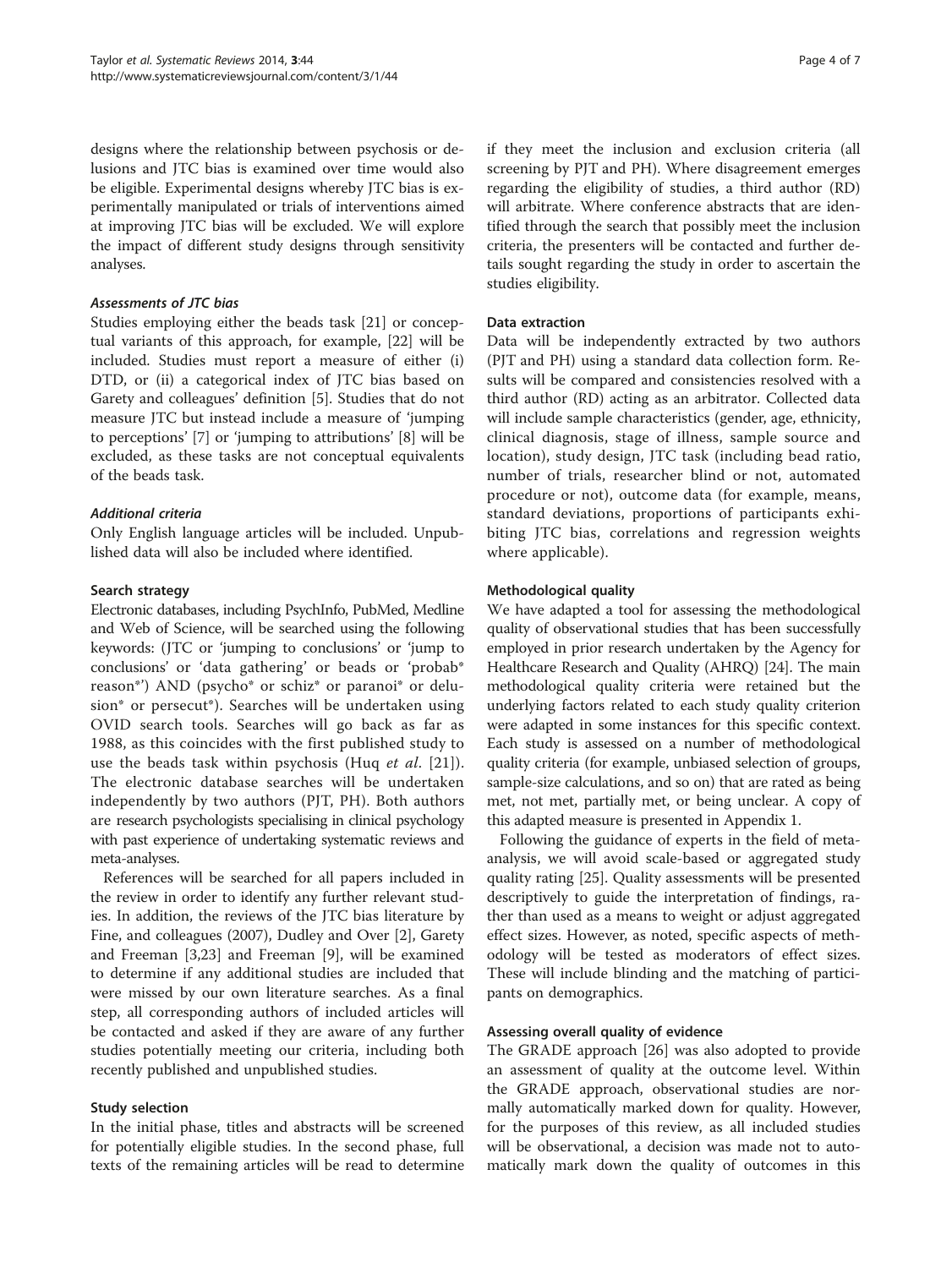<span id="page-4-0"></span>manner. All outcomes are therefore initially rated as high quality and then downgraded based on five main criteria (risk of bias, imprecision, indirectness, heterogeneity, publication bias).

The methodological quality of all studies and outcomes will be assessed independently by two authors (PJT and PH), with RD again acting as arbitrator. Both PJT and PH have completed the GRADE online learning modules ([http://cebgrade.mcmaster.ca\)](http://cebgrade.mcmaster.ca) and have experience of using this approach.

#### Data synthesis and analysis

For studies comparing DTD between groups, Hedges's g will be calculated, alongside the raw mean difference, as this index corrects for small sample bias [[27\]](#page-6-0). Where means or standard deviations are not available to calculate effect size and associated standard error this will be estimated from other reported statistics (for example,  $t, f$ ) or authors will be contacted for this information. Where JTC bias is treated as a binary variable, odds ratios (OR) will be calculated as an index of effect size.

Other research designs require additional consideration. Mean symptom severity data from studies comparing JTC and non-JTC clinical groups will not be compatible with studies comparing groups with and without psychosis/delusions. Where present, these data will be converted into OR, which will be used in the meta-analysis of binary outcomes. For studies employing correlational analyses, these will be converted to Hedges's  $g$  (formula from Borenstein et al. [\[12](#page-6-0)]). Sensitivity analyses will be used to explore the impact of combining these converted effect sizes with other studies for the primary outcomes.

Where studies provide multiple comparisons between three or more different groups (for example, a group with psychosis, a psychiatric control group and non-clinical control group) a combined effect size will be estimated taking into account the correlation between effects (for-mula from Borenstein et al. [[12\]](#page-6-0)), and used in the meta-analyses. In addition, we will undertake a sensitivity analysis, re-calculating the meta-analyses to look specifically at comparisons with either psychiatric controls or non-clinical controls.

The presence of statistical heterogeneity will be assessed via the Q-test of statistical heterogeneity and quantified via the  $I^2$  [\[28\]](#page-6-0). A random-effects model will be calculated within the meta-analyses as some degree of heterogeneity is expected across the studies. Nonetheless, where heterogeneity is moderate or less  $I^2$  < 40% [\[29](#page-6-0)], a sensitivity analysis will be undertaken examining the difference between fixed-effects and random-effects models.

## Subgroup analyses

As noted in the review aims, a number of moderators of effect size will be explored as part of the secondary

outcomes of the review. These moderator effects will be examined through subgroup analyses. Significant differences between subgroups will be ascertained using the Q-test (Borenstein et al. [\[12](#page-6-0)]).

#### Publication bias

Publication bias will explored via funnel plots for all outcomes with ten or more studies, following recommendations by Sterne, Egger and Moher [\[30](#page-6-0)]. The Trim and Fill method [[29](#page-6-0)] will also be employed to explore the presence and ascertain the potential impact of publication bias. All analyses will be undertaken using Comprehensive Meta-Analysis [\[31](#page-6-0)] and STATA version 9 (Stata Corporation, College Park, TX, USA).

## **Discussion**

People with delusions are thought to have a data gathering bias in which they make decisions based on limited evidence. This 'jumping to conclusions' reasoning bias is thought to contribute to the development and maintenance of delusions. However, the robustness of this finding needs to be subject to systematic review and the extent of the effect considered with meta-analytic procedures. This proposed review will act as a definitive investigation of this well investigated process. In addition to quantifying the size of the JTC effect and its specificity to delusions versus psychosis in general, we also aim to determine whether a range of illness and task-related variables moderate the strength of the JTC effect. In light of this review, further development of theory and or clinical practice may well be warranted. In discussing the findings of the review, we will consider how they compare with the results of previous reviews in this area, their implications for future research and policy, the limitations and strengths of the review, and future research recommendations that can be drawn in light of the limitations of the available evidence.

## Appendix 1: quality assessment tool

General instructions: Grade each criterion as 'Yes', 'No', 'Partially', or 'Can't tell'. Factors to consider when making an assessment are listed under each criterion. Where appropriate (particularly when assigning a 'No', 'Partially', or 'Can't tell' score), please provide a brief rationale for your decision (in parentheses) in the evidence table.

1. Unbiased selection of the cohort?

- Factors that help reduce selection bias:
	- Inclusion/exclusion criteria:
	- Recruitment strategy
		- Clearly described
	- Criteria for inclusion in psychosis/delusions and comparison groups clearly outlined.
	- Recruitment strategy: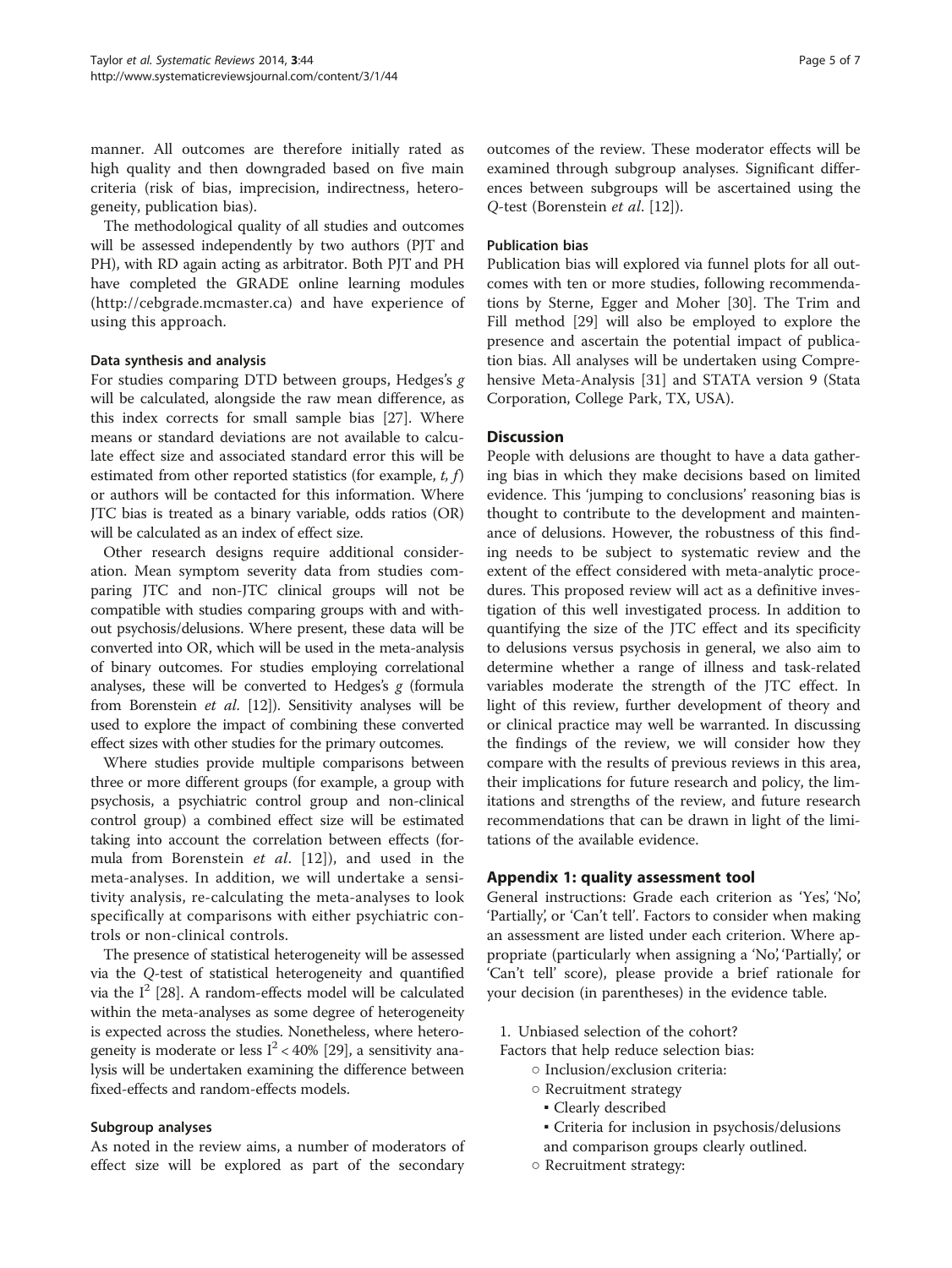- Clearly described
- Relatively free from bias (selection bias might be introduced, for example, by recruitment via advertisement).
- 2. Selection minimizes baseline differences in prognostic factors?
- Factors to consider:

○ Was selection of the comparison group appropriate?

○ Is the comparison group matched with the clinical group on key demographics (that is age and gender)?

- 3. Sample size calculated?
- Factors to consider:

○ Did the authors report conducting a power

analysis or describe some other basis for determining the adequacy of study group sizes for the primary outcome(s) of interest to us?

○ Where a power calculation is presented, do the final numbers obtained match up to this (for example, within 10% of required numbers)?

4. Adequate description of the cohort?

Consider whether the cohort is well-characterized in terms of baseline:

- Age
- Sex
- Ethnicity
- Diagnosis/clinical status

5. Validated method for ascertaining psychotic disorder or delusions?

Factors to consider:

○ Was the method used to ascertain exposure clearly described (details should be sufficient to permit replication in new studies)?

○ Was a valid and reliable measure used to ascertain exposure (subjective measures based on self-report tend to have lower reliability and validity than objective measures such as clinical interview)? Likewise, relying on medical notes is likely to introduce bias due to variation in how assessment is undertaken.

- 6. Validated method for ascertaining 'jumping to conclusions'?
- Factors to consider:

○ The beads task or a conceptually equivalent variant should be used

○ Were these measures implemented consistently across all study participants?

○ Were several trials and/or a practice run

included in the procedure? 7. Outcome assessment blind to exposure?

Factors to consider:

 $\circ$  Were the study investigators who assessed outcomes blind to whether participants had a psychotic disorder or delusions (this criterion will not apply in the case of Internet-based or automated designs where a researcher is not present)?

8. Adequate handling of missing data?

Factors to consider:

○ Are the details of missing data clearly reported, including how missing data was handled in the analyses? If not, is there any reason to believe missing data was present (for example, lower N in analysis than initially reported in the participants section).

○ Did missing data from any group exceed 20%?

○ If missing data was present and substantial,

were steps taken to minimize bias (for example, sensitivity analysis or imputation).

9. Analysis controls for confounding?

Factors to consider for controlled studies:

○ If groups were not matched as baseline, did the analysis control for any baseline differences between groups?

○ Does the study identify and control for important confounding variables and effect modifiers (for example, IQ)?

10.Analytic methods appropriate?

Factors to consider:

○ Was the kind of analysis done appropriate for the kind of outcome data (categorical, continuous, and so on)?

○ Was the number of variables used in the analysis appropriate for the sample size (the statistical techniques used must be appropriate to the data and take into account issues such as controlling for small sample size, clustering, rare outcomes, multiple comparison, and number of covariates for a given sample size)?

#### **Abbreviations**

JTC: Jumping to conclusions; DTD: Draws to decision; CBT: Cognitive Behavioural Therapy.

#### Competing interests

The authors declare that they have no competing interests.

#### Authors' contributions

PJT: conception and design of the review methodology, writing of the protocol, critical revision and final approval of manuscript. PH: conception and design of the review methodology, critical revision and final approval of manuscript. RD: conception and design of the review methodology, writing of the protocol, critical revision and final approval of manuscript. All authors read and approved the final manuscript.

#### Authors' information

All three authors have had clinical and research experience working with individuals with psychosis. PH and PJT have worked together previously on systematic reviews regarding treatments for psychosis, whilst RD has produced several previous publications specifically in the field of the 'jumping to conclusions' bias in psychosis.